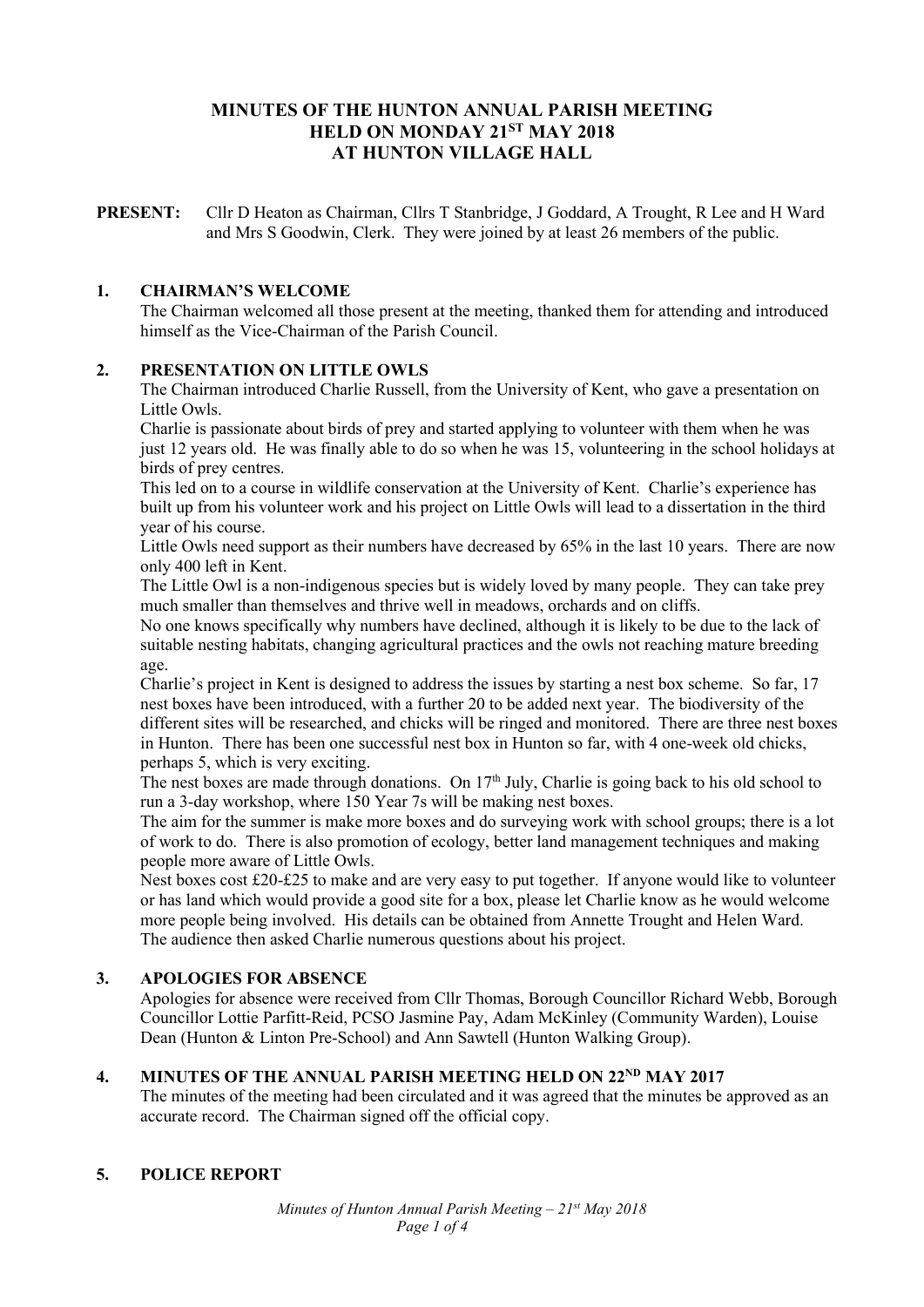PCSO Jasmine Pay was unable to attend the meeting but had provided a report, which was distributed at the meeting and is published as a separate document.

The Chairman noted that the police are putting on an operation for a day to specifically target lorries. This is a positive step as the police do not currently take action when HGVs break the 7.5T restrictions.

#### **6. COMMUNITY WARDEN REPORT**

Community Warden Adam McKinley was unable to attend the meeting but had provided a written report, which was distributed at the meeting and is published as a separate document.

#### **7. REPORT FROM THE COUNTY COUNCILLOR**

County Cllr Stockell was unable to attend the meeting and had not submitted a report.

#### **8. REPORTS FROM BOROUGH COUNCILLORS**

Borough Cllrs Webb and Parfitt-Reid were unable to attend the meeting. Borough Cllr Fermor has been helping with individual cases of housing, planning, fly tipping and social services issues. Cllr Fermor urged residents to get in touch if they spot any fly tipping. Planning is a big issue, specifically with the Wares Farm site and Berry Gardens HGV movements. Cllr Fermor had spoken with MBC Planning Enforcement about Amsbury Farm. A Planning Contravention Notice was issued three months ago. Planning Enforcement is issuing an ultimatum – either put in a planning application or a certificate of lawful development. The latter option is likely to be chosen and the landowner must take the decision in 28 days.

#### **9. REPORT FROM THE CHAIRMAN OF THE PARISH COUNCIL**

The Parish Council has prepared a summary report, including the receipts and payments figures for 2017/18, which was distributed at the meeting and is published as a separate document. The report was explained briefly by the Chairman.

The Chairman thanked the parish councillors and the Clerk for all their work, as well as all other people who look after the assets in the village, such as the church, playing field and village hall. The Chairman thanked Steve and Sue Wyles for providing the refreshments

#### **10. OPEN SESSION**

The Chairman invited residents to ask questions to the parish councillors and borough councillor:

### **Q. To Borough Cllr Fermor – regarding Amsbury Farm, the options of putting in a planning application or a certificate of lawful development would both result in the landowner getting what he wants and not forcing him to reverse the development.**

**A.** With the certificate, the landowner has to prove that the site has not changed in the last 10 years. (Borough Cllr Fermor)

### **Q. How will I, as a resident, find out what happens?**

**A.** You can check the MBC website or speak to the borough or parish councillors. Sue King from Planning Enforcement has offered to come to the next Parish Council meeting. (Borough Cllr Fermor)

### **Q. They have wrecked the roads. The council needs to sort it out.**

**A.** KCC are responsible for roads. (Borough Cllr Fermor)

### **Q. Those wrecking the roads should be paying for the repairs, for example the developers at Vicarage Road.**

**A.** I will speak to the Planning Enforcement team and raise the issue. (Borough Cllr Fermor) **A.** The Parish Council is to have a meeting with KCC Highways to discuss these types of issues. (Cllr Heaton)

### **Q. Aren't there regular meetings between MBC and KCC to discuss issues raised in parishes?**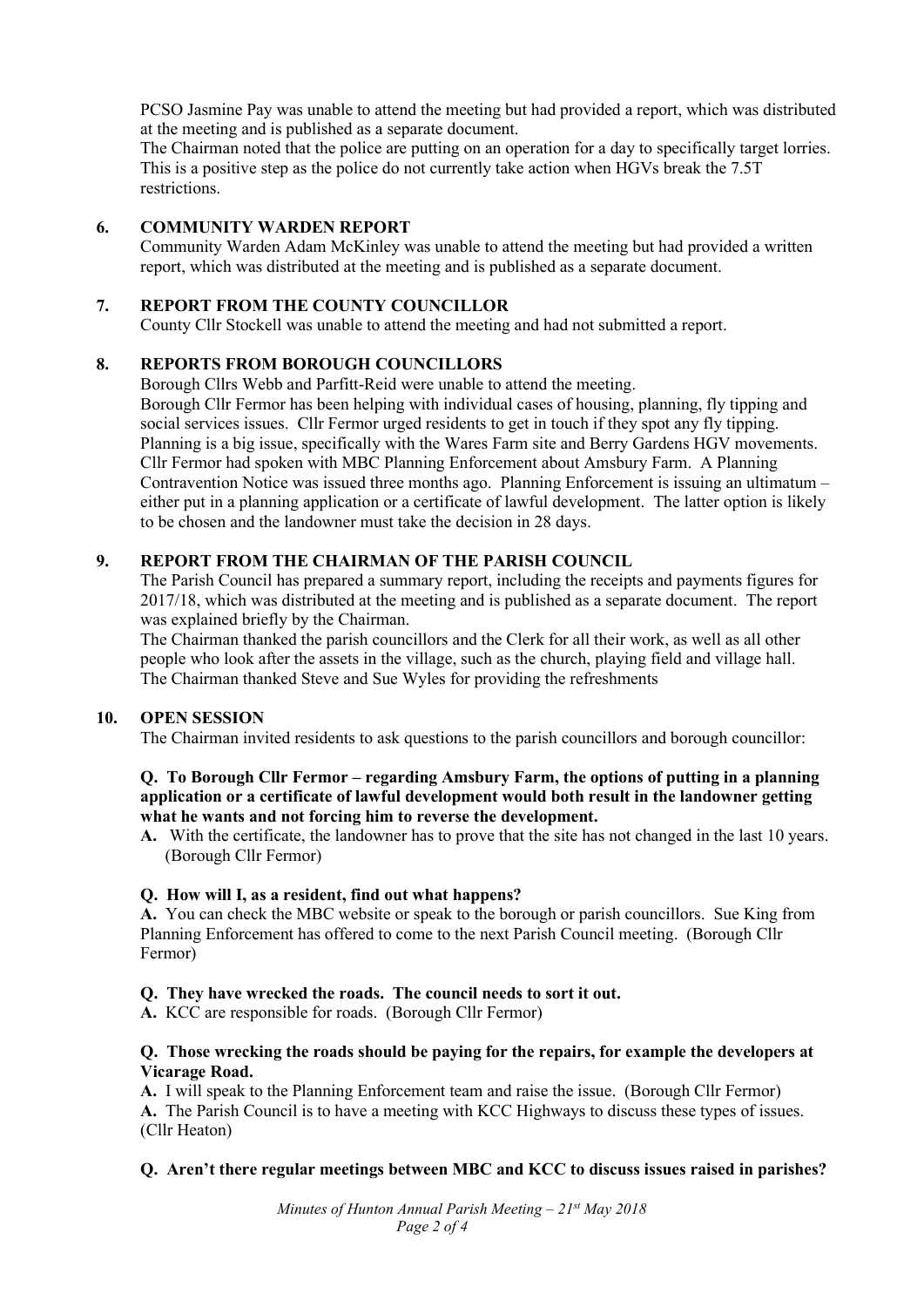**A.** It is an issue at the moment as County Cllr Stockell has not been around lately. (Cllr Heaton)

## **Q. Regarding the police operation to target HGVs, whenever I stop HGVs the drivers say the police have said they can drive there. Also, the traffic from the Vicarage Road development is routed through Hunton. Can't we get huge lorries blocked?**

**A.** If a lorry is over the normal weight or width, there are various levels of routing and some will need escorts. Oversized loads are controlled. (Cllr Heaton)

**A.** I have spoken to Terry Drury from KCC, who has said he will visit to see it for himself and discuss the routing. (Cllr Goddard)

### **Q. Can we scale back the size of the lorries?**

**A**. No. (Cllr Heaton)

### **Q. There was an item on Facebook to say the developers are changing their statement to route construction traffic up Yalding Hill.**

A. The traffic is still coming through Hunton at the moment. Representatives from South East Water did visit the Vicarage Road developers to discuss the Hunton Hill closure. (Cllr Heaton)

## **Q. Are Amsbury Farm routing their traffic through Hunton?**

**A.** They are trying to avoid two HGVs meeting by putting in place a one-way system during the road closure, but they will not do that unless KCC allow them to the break the 7.5T restriction. (Cllr Heaton)

## **Q. And Berry Gardens?**

**A.** Their method statement states the traffic will go down Hunton Hill. A meeting is being set up to discuss this. All we can do is make a record and pass the information on to KCC Highways (Cllr Heaton)

**A.** The official diversion route for the Hunton Hill closure is Yalding Hill. A meeting has been requested with KCC Highways to see if they can authorise the one-way system for HGVs to help the situation. (Cllr Goddard)

### **Q. Is the meeting with KCC Highways an open meeting?**

No. A meeting was held with South East Water and now the Parish Council needs to speak to Highways as South East Water are not responsible for the diversion. (Cllr Heaton)

### **Q. A consequence of lorry movements is the erosion of verges which are not being reinstated but there is not much we can do if the roads are not kerbed as it is difficult trying to pass each other.**

**A.** If you meet an HGV flouting restrictions, you can stop on the edge of the road and not move. If the HGV gets stuck, something will have to be done eventually. (Cllr Heaton)

### **Q. I am worried about the cars and vans which will come down Barn Hill when Hunton Hill is closed.**

**A.** We can't do anything about that. Signs will be located at the top to say it is not suitable for HGVs, but it is not illegal to use Barn Hill. (Cllr Heaton)

## **Q. Is there any progress on the plans for 8 houses at Durrants Farm?**

**A.** No, we have not heard anything further. (Cllr Heaton)

The Chairman thanked everyone for their questions.

#### **11. PRESENTATION OF THE KALC COMMUNITY AWARD**

In October 2017, Kent Association of Local Councils (KALC) launched the 2018 KALC Community Awards Scheme, the aim of which is to acknowledge and give recognition to those that have made a